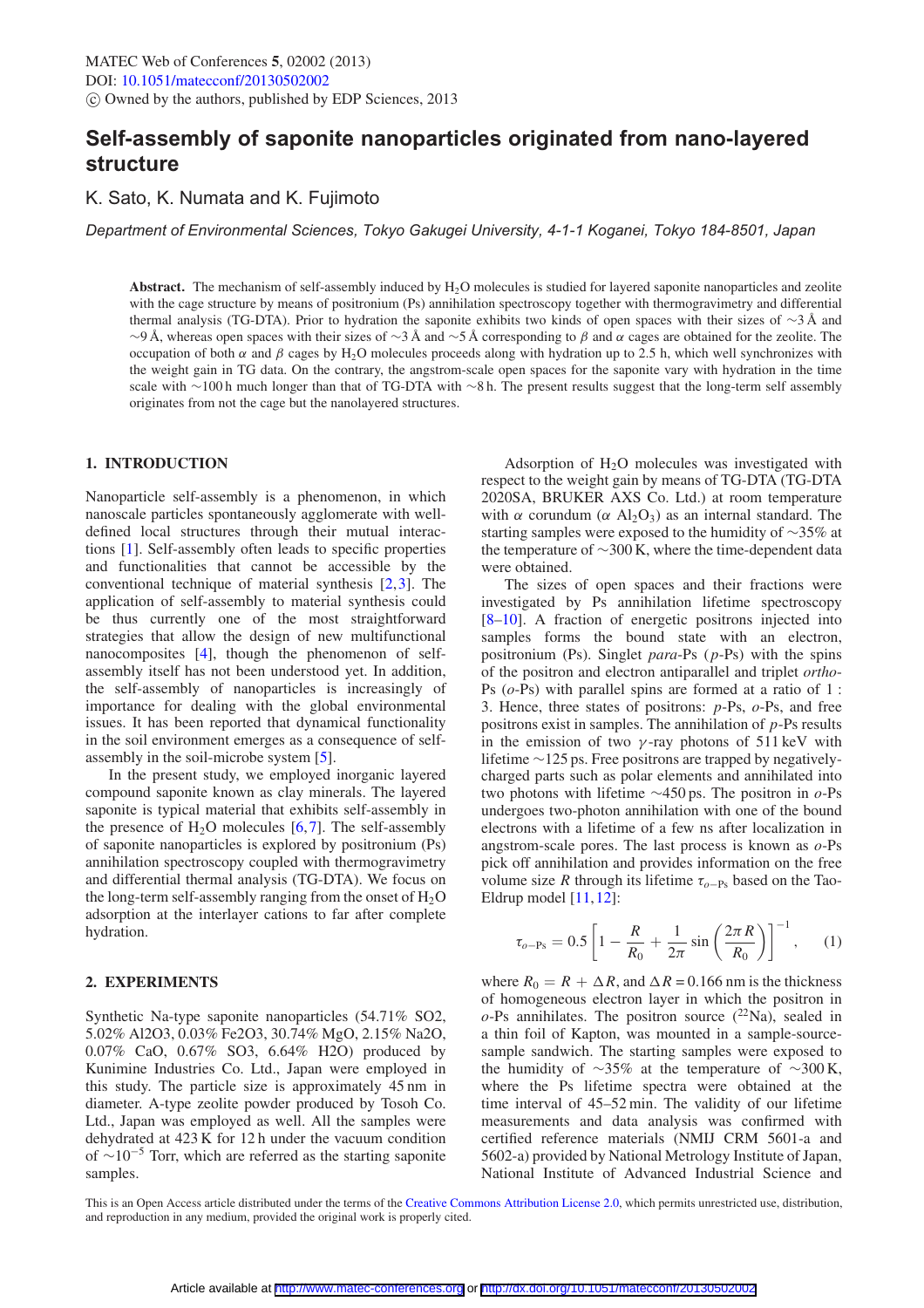<span id="page-1-5"></span>

Figure 1. Thermogravity (TG) data of saponite and zeolite as a function of exposure time.

Technology (AIST) [\[13](#page-2-6),[14\]](#page-2-7). Positron lifetime spectra were numerically analyzed using the POSITRONFIT code [\[15\]](#page-2-8).

#### **3. RESULTS AND DISCUSSION**

Figure [1](#page-1-5) shows thermogravity (TG) as a function of exposure time. The TG data for saponite gradually increases with increasing exposure time up to ∼8 h owing to hydration in the interlayer spaces and is saturated thereafter. The TG data for zeolite increases more rapidly with exposure time up to  $\sim$ 2.5 h and stays constant thereafter. This demonstrates that  $H_2O$  molecules adsorb more easily for zeolite than saponite.

Ps annihilation spectroscopy for both the saponite and zeolite reveals two kinds open spaces denoted as A and B. The size of small open space A for saponite is consistently  $\sim$ 3 Å without any significant change along with exposure time, whereas the size of large open space B significantly decreases from  $\sim$ 9Å to  $\sim$ 6Å. For the zeolite sample, small and large open spaces with their sizes of  $\sim$ 3 Å and  $\sim$ 5 Å corresponding to  $\beta$  and  $\alpha$  cages, respectively, are obtained.

In Fig. [2,](#page-1-6) the fractions of small and large open spaces obtained for the saponite and zeolite are presented as a function of exposure time. The fraction of small open space for the zeolite quickly increases from ∼7% to ∼13% with increasing exposure time along with the decrease of large open space from ∼12% to ∼0%. The large open space is not obtained anymore after the exposure time of 2.5 h, which is well synchronized with TG data (see Fig. [1\)](#page-1-5). This is typical behavior that Ps annihilation occurs in water filled  $\alpha$  and  $\beta$  cages [\[16](#page-2-9)]. The present results of Ps annihilation spectroscopy together with TG-DTA clearly capture the picture that the weight increase due to hydration observed for the zeolite solely arises from the occupation of  $\alpha$  and  $\beta$  cages by H<sub>2</sub>O molecules.

In sharp contrast with the zeolite, the fraction of small open space for the saponite gradually increases from ∼5% to ∼9% with exposure time with the decrease of large open space from ∼10% to ∼4%. They are well synchronized in the time scale with ∼100 h much longer than that of TG-DTA with ∼8 h. We conclude that the

<span id="page-1-6"></span>

**Figure 2.** Fractions of open spaces A and B obtained for saponite and zeolite as a function of exposure time. The data of well hydrated zeolite are added at the exposure time of ∼80 h.

long-term molecular dynamics probed by Ps annihilation spectroscopy originates from the self-assembly of saponite nanoparticles rheologically caused by  $H<sub>2</sub>O$  molecules. The present finding demonstrates that the long-term self assembly is caused by not the cage but the nanolayered structures.

Fruitful discussion with M. Nakata (Tokyo Gakugei University), N. Shikazono (Keio University), and K. Kawamura (Okayama University) is greatly appreciated. This work was partially supported by a Grant-in-Aid of the Japanese Ministry of Education, Science, Sports and Culture (Grant Nos. 23740234 and 24540485).

## **References**

- <span id="page-1-0"></span>[1] G.M. Whitesides, B. Grzybowski, *Science* **295**, 2418  $(2002)$
- <span id="page-1-1"></span>[2] L. Wu, J. Lal, K.A. Simson, E.A. Burton, Y.Y. Luk, *J. Am. Chem. Soc.* **131**, 7430 (2009).
- <span id="page-1-2"></span>[3] L.M. Toma, R.Y.N. Gengler, D. Cangussu, E. Pardo, F. Lloret, P. Rudolf, *J. Phys. Chem. Lett.*, 2004 (2011).
- <span id="page-1-3"></span>[4] G. Garnweitner, B. Smarsly, R. Assink, W. Ruland, E. Bond, C.J. Brinker, *J. Am. Chem. Soc.* **125**, 5626  $(2003)$ .
- <span id="page-1-4"></span>[5] I. M. Young, J. W. Crawford, *Science* **304**, 1634 (2004).